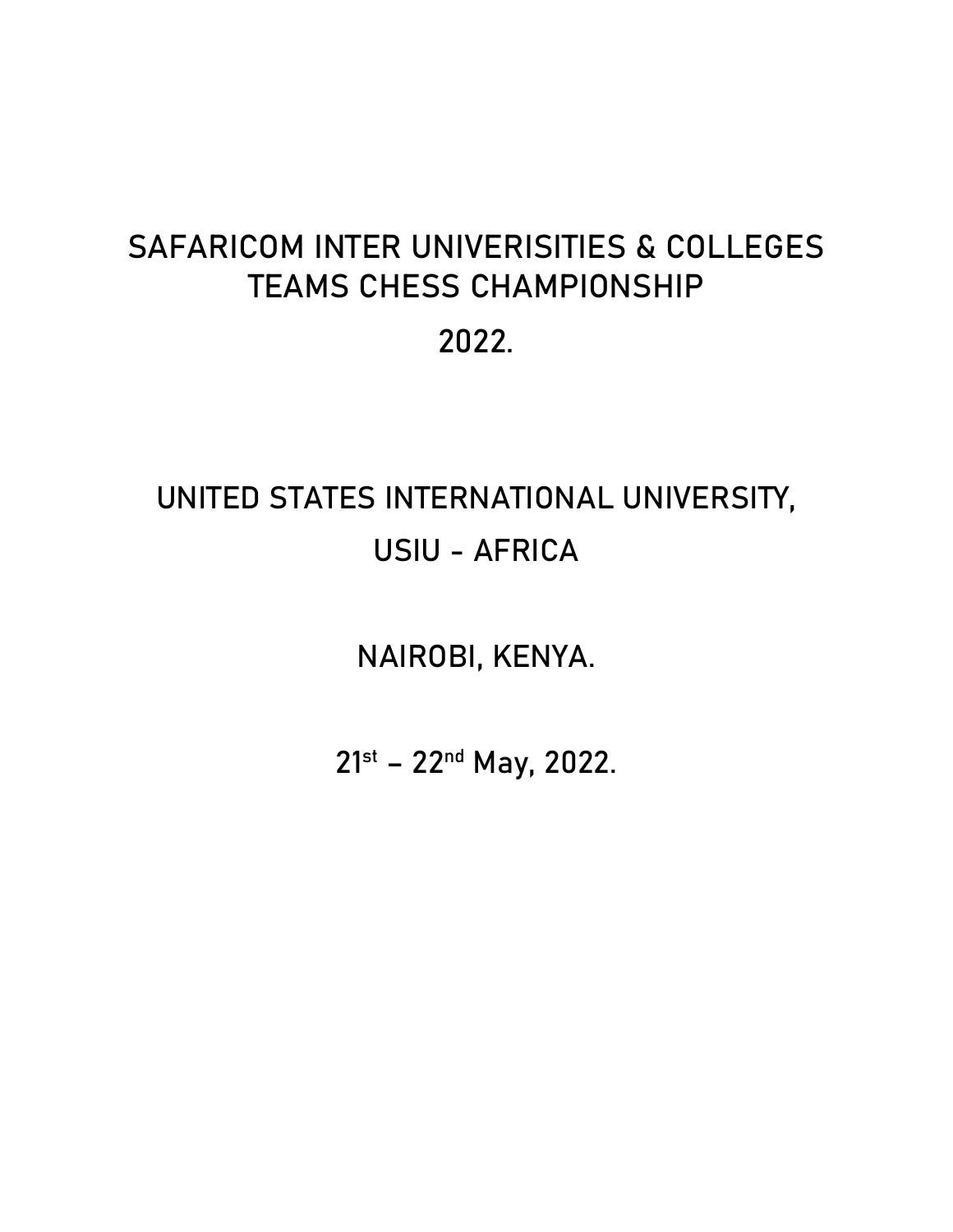## **Tournament Report:**

The tournament took place at United States International University-USIU, Nairobi from Saturday, 21<sup>st</sup> May to Sunday, 22nd May 2022.

This was the 2<sup>nd</sup> edition of the event with Safaricom being the title sponsor.

The arbitration team was led by International Arbiter (IA) James Kang'aru Mwangi.

Assisted by FA Cheryl Ngima

The other arbiters were NA David Lekopien, NA Ian Gichuguma, NA Thayu Macharia and Zadock Nyakundi.

Chief Photographer was Eastmond Mwenda of TBE Productions.

The Organizers were Lighthouse Chess Club with the Chairman, David Weswa, and International Organizer and School Instructor (IO/SI) Judith Kiragu overseeing the event.

In this report, it addresses the following topics:

- 1. Tournament overview
- 2. Safaricom Inter Universities and Colleges Teams Chess Championship.
- 3. Tournament reviews and Performances.
- 4. Conclusions.

### **Tournament Overview**

The **2 nd Edition of The Inter Universities and Colleges Teams Chess Championship** took place on the **21st to 22nd May 2022.** The tournament was a 7 Round Teams - Swiss System. The time control was 30 minutes plus a 30 seconds increment per move, making the event become a Classical event.

We had 20 teams taking part in the event, mainly;

- 1. Safaricom PLC
- 2. JKUAT 2 teams
- 3. Strathmore
- 4. University of Nairobi
- 5. The Technical University of Kenya.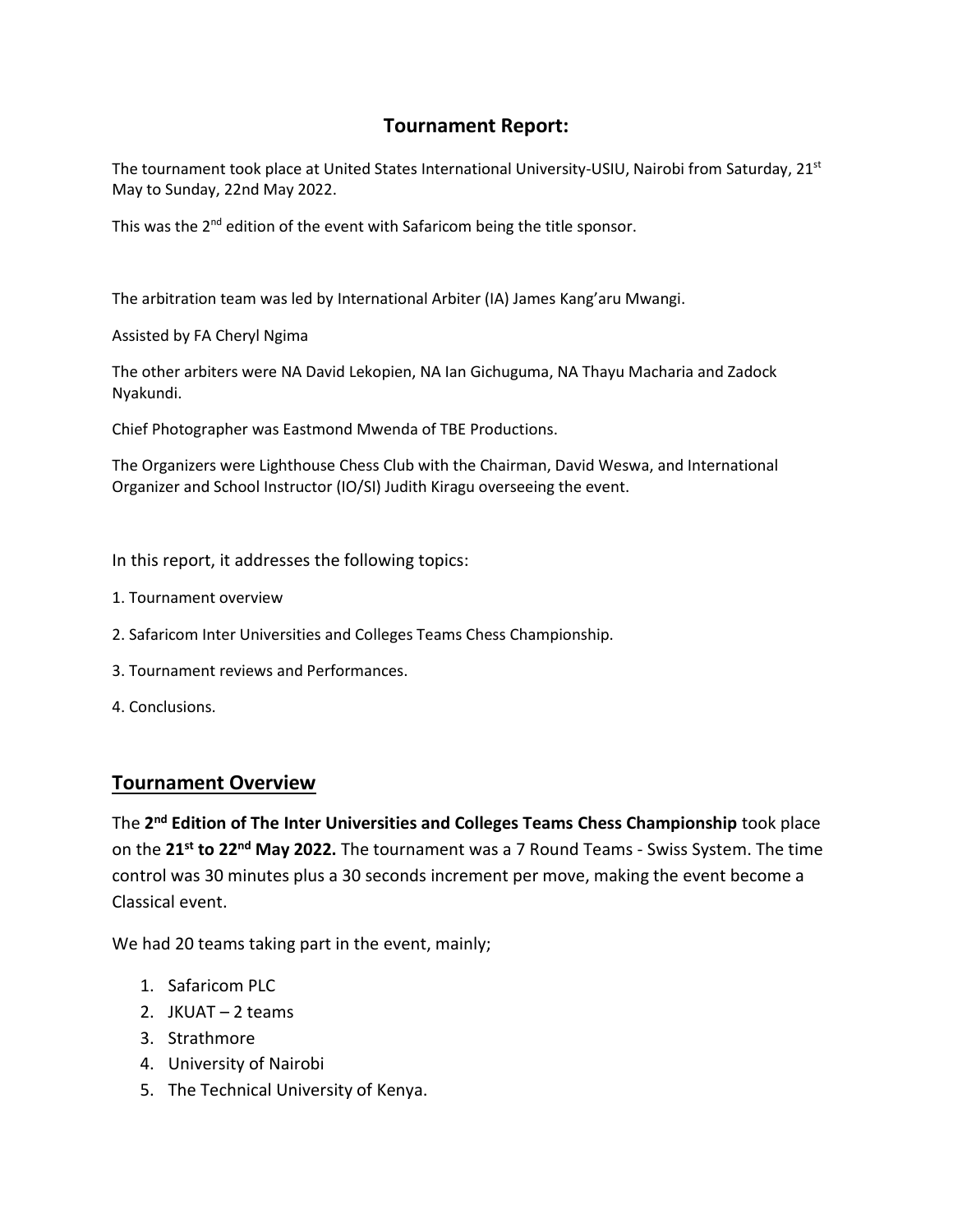- 6. Kenyatta University
- 7.  $MKU 2$  teams.
- 8. Daystar University
- 9. USIU Africa 2 teams.
- 10. Kisii University
- 11. Kenya Methodist University
- 12. KCA University
- 13. Technical University of Mombasa 2 teams
- 14. NIBS College
- 15. Kabarak University
- 16. Makerere University

The link to the tournament:<https://chess-results.com/tnr637413.aspx?lan=1>

View the list of participants with the teams[: https://chess](https://chess-results.com/tnr637413.aspx?lan=1&art=8&turdet=YES&flag=30)[results.com/tnr637413.aspx?lan=1&art=8&turdet=YES&flag=30](https://chess-results.com/tnr637413.aspx?lan=1&art=8&turdet=YES&flag=30)

# **Tournament reviews and Performances.**

The Safaricom Inter Universities and Colleges Teams Chess Championship 2022 had a prize fund of Ksh 96,000 with the Top team winning Ksh 40,000. The 1<sup>st</sup> Runners Up prizes got Ksh 25000, 2<sup>nd</sup> Runners Up was Ksh 15000, the 4<sup>th</sup> and 5<sup>th</sup> placed team got Ksh 8000.

This was the first time in Kenya that we had a Classical event of 30 minutes plus 30 seconds increment approved by the International Chess Federation (FIDE) and it will be FIDE Rated.

As a Classical tournament, all the players were mandated to record their moves meeting the International standards.

The tournament used the updated FIDE chess rules.

### **Overall Top Universities:**

- 1. University of Nairobi
- 2. Strathmore University
- 3. Jomo Kenyatta
- 4. Kabarak University
- 5. Kenya Methodist University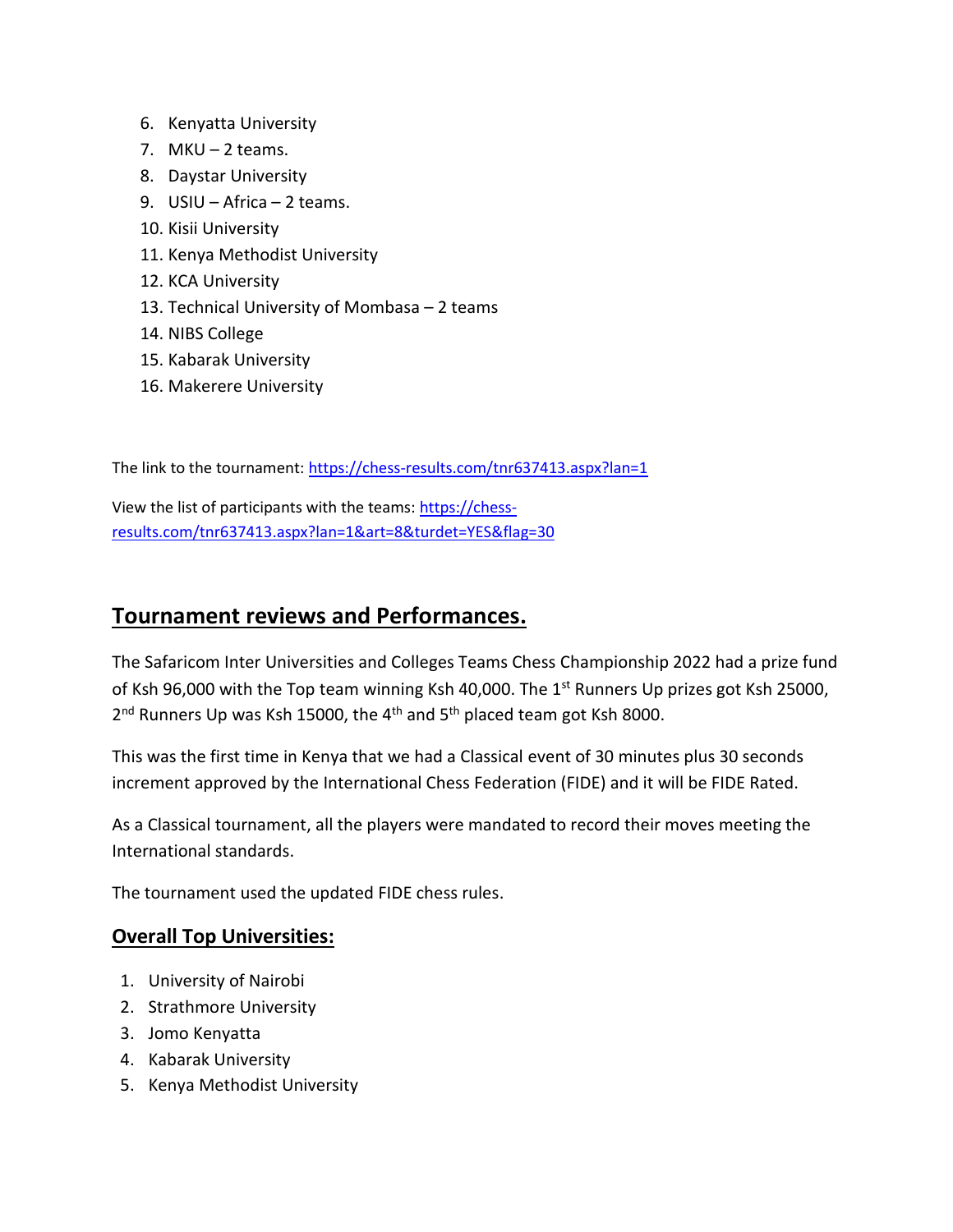#### Final Ranking:

 $\sqrt{2}$ 

| Rk. SNo Team<br><b>Team</b><br>TB1<br>TB <sub>2</sub><br>Games<br>÷<br>$=$<br>University of Nairobi<br><b>UON</b><br>7<br>$\bf 0$<br>$\overline{0}$<br>$\overline{4}$<br>7<br>21<br>26,0<br>1<br><b>Strathmore University</b><br>7<br>$\overline{2}$<br>Strath<br>6<br>$\theta$<br>1<br>18<br>24,0<br>3<br>Limitless JKUAT<br>25,0<br>3<br><b>JKUAT</b><br>5<br>$\overline{2}$<br>15<br>$\overline{z}$<br>7<br>$\theta$<br>Kabarak University<br>7<br>KABU Chess Team<br>$\Omega$<br>3<br>20,5<br>$\overline{4}$<br>16<br>$\overline{4}$<br>12<br>Kenya Methodist University<br>3<br>5<br>KeMU Chess Club<br>$\overline{7}$<br>$\mathbf{0}$<br>12<br>20,0<br>12<br>4<br>Kenyatta University<br>Kenyatta Knights<br>7<br>$\Omega$<br>3<br>12<br>19,0<br>6<br>4<br>7<br>Technical University of Mombasa Pirates<br>3<br>7<br>6<br>3<br>$\theta$<br>12<br>17,5<br>14<br><b>MKU Main Thika</b><br>7<br>3<br>8<br>8<br>MKU Team A<br>4<br>$\mathbf{0}$<br>12<br>17,0<br>USIU - Africa<br>USIU Phoenix<br>10<br>7<br>3<br>1<br>3<br>10<br>18,5<br>9<br>The Technical University of Kenya TUK Chess Wizards<br>$\overline{7}$<br>1<br>3<br>10<br>6<br>3<br>10<br>18,0<br><b>KCA University</b><br><b>KCA Chess Team</b><br>$\overline{7}$<br>1<br>3<br>11<br>13<br>3<br>10<br>17,0<br><b>JKUAT</b><br>7<br>3<br>15,5<br>12<br>5<br><b>JKUAT Team B</b><br>3<br>1<br>10<br><b>MKU Thika</b><br>$\overline{2}$<br>3<br>12,5<br>13<br>18<br>MKU Team B<br>6<br>1<br>10<br>$\overline{7}$<br>$\overline{4}$<br>Daystar University<br>Daystar Chess Falcons<br>3<br>$\mathbf 0$<br>9<br>19,0<br>14<br>9<br>Kisii University<br>Kisii Chess Team<br>$\overline{7}$<br>3<br>17,5<br>$\theta$<br>$\overline{4}$<br>9<br>15<br>11<br>6<br>$\mathcal{P}$<br>$\Omega$<br>$\overline{4}$<br>9<br>10,0<br>16<br>17<br>Kenyatta University<br>KU Team B<br>NIBS Chess Club<br>NIBS College<br>6<br>1<br>1<br>$\overline{4}$<br>7<br>17<br>15<br>11,0<br>Technical University of Mombasa TUM Queens<br>6<br>5<br>6<br>19<br>1<br>$\Omega$<br>6,0<br>18<br>USIU - Africa<br>3<br>$\mathbf{0}$<br>6<br>19<br>20<br>USIU Team B<br>6<br>$\overline{0}$<br>5,0<br>Tukiuke<br>1<br>1<br>Safaricom PLC<br>0<br>1<br>$\mathbf 0$<br>$\theta$<br>1,0<br>20 | Final Ranking after 7 Rounds |  |  |  |  |  |  |  |  |  |  |
|------------------------------------------------------------------------------------------------------------------------------------------------------------------------------------------------------------------------------------------------------------------------------------------------------------------------------------------------------------------------------------------------------------------------------------------------------------------------------------------------------------------------------------------------------------------------------------------------------------------------------------------------------------------------------------------------------------------------------------------------------------------------------------------------------------------------------------------------------------------------------------------------------------------------------------------------------------------------------------------------------------------------------------------------------------------------------------------------------------------------------------------------------------------------------------------------------------------------------------------------------------------------------------------------------------------------------------------------------------------------------------------------------------------------------------------------------------------------------------------------------------------------------------------------------------------------------------------------------------------------------------------------------------------------------------------------------------------------------------------------------------------------------------------------------------------------------------------------------------------------------------------------------------------------------------------------------------------------------------------------------------------------------------------------------------------------------------------------------------------------------------------------------------------------------------------------------------------------------|------------------------------|--|--|--|--|--|--|--|--|--|--|
|                                                                                                                                                                                                                                                                                                                                                                                                                                                                                                                                                                                                                                                                                                                                                                                                                                                                                                                                                                                                                                                                                                                                                                                                                                                                                                                                                                                                                                                                                                                                                                                                                                                                                                                                                                                                                                                                                                                                                                                                                                                                                                                                                                                                                              |                              |  |  |  |  |  |  |  |  |  |  |
|                                                                                                                                                                                                                                                                                                                                                                                                                                                                                                                                                                                                                                                                                                                                                                                                                                                                                                                                                                                                                                                                                                                                                                                                                                                                                                                                                                                                                                                                                                                                                                                                                                                                                                                                                                                                                                                                                                                                                                                                                                                                                                                                                                                                                              |                              |  |  |  |  |  |  |  |  |  |  |
|                                                                                                                                                                                                                                                                                                                                                                                                                                                                                                                                                                                                                                                                                                                                                                                                                                                                                                                                                                                                                                                                                                                                                                                                                                                                                                                                                                                                                                                                                                                                                                                                                                                                                                                                                                                                                                                                                                                                                                                                                                                                                                                                                                                                                              |                              |  |  |  |  |  |  |  |  |  |  |
|                                                                                                                                                                                                                                                                                                                                                                                                                                                                                                                                                                                                                                                                                                                                                                                                                                                                                                                                                                                                                                                                                                                                                                                                                                                                                                                                                                                                                                                                                                                                                                                                                                                                                                                                                                                                                                                                                                                                                                                                                                                                                                                                                                                                                              |                              |  |  |  |  |  |  |  |  |  |  |
|                                                                                                                                                                                                                                                                                                                                                                                                                                                                                                                                                                                                                                                                                                                                                                                                                                                                                                                                                                                                                                                                                                                                                                                                                                                                                                                                                                                                                                                                                                                                                                                                                                                                                                                                                                                                                                                                                                                                                                                                                                                                                                                                                                                                                              |                              |  |  |  |  |  |  |  |  |  |  |
|                                                                                                                                                                                                                                                                                                                                                                                                                                                                                                                                                                                                                                                                                                                                                                                                                                                                                                                                                                                                                                                                                                                                                                                                                                                                                                                                                                                                                                                                                                                                                                                                                                                                                                                                                                                                                                                                                                                                                                                                                                                                                                                                                                                                                              |                              |  |  |  |  |  |  |  |  |  |  |
|                                                                                                                                                                                                                                                                                                                                                                                                                                                                                                                                                                                                                                                                                                                                                                                                                                                                                                                                                                                                                                                                                                                                                                                                                                                                                                                                                                                                                                                                                                                                                                                                                                                                                                                                                                                                                                                                                                                                                                                                                                                                                                                                                                                                                              |                              |  |  |  |  |  |  |  |  |  |  |
|                                                                                                                                                                                                                                                                                                                                                                                                                                                                                                                                                                                                                                                                                                                                                                                                                                                                                                                                                                                                                                                                                                                                                                                                                                                                                                                                                                                                                                                                                                                                                                                                                                                                                                                                                                                                                                                                                                                                                                                                                                                                                                                                                                                                                              |                              |  |  |  |  |  |  |  |  |  |  |
|                                                                                                                                                                                                                                                                                                                                                                                                                                                                                                                                                                                                                                                                                                                                                                                                                                                                                                                                                                                                                                                                                                                                                                                                                                                                                                                                                                                                                                                                                                                                                                                                                                                                                                                                                                                                                                                                                                                                                                                                                                                                                                                                                                                                                              |                              |  |  |  |  |  |  |  |  |  |  |
|                                                                                                                                                                                                                                                                                                                                                                                                                                                                                                                                                                                                                                                                                                                                                                                                                                                                                                                                                                                                                                                                                                                                                                                                                                                                                                                                                                                                                                                                                                                                                                                                                                                                                                                                                                                                                                                                                                                                                                                                                                                                                                                                                                                                                              |                              |  |  |  |  |  |  |  |  |  |  |
|                                                                                                                                                                                                                                                                                                                                                                                                                                                                                                                                                                                                                                                                                                                                                                                                                                                                                                                                                                                                                                                                                                                                                                                                                                                                                                                                                                                                                                                                                                                                                                                                                                                                                                                                                                                                                                                                                                                                                                                                                                                                                                                                                                                                                              |                              |  |  |  |  |  |  |  |  |  |  |
|                                                                                                                                                                                                                                                                                                                                                                                                                                                                                                                                                                                                                                                                                                                                                                                                                                                                                                                                                                                                                                                                                                                                                                                                                                                                                                                                                                                                                                                                                                                                                                                                                                                                                                                                                                                                                                                                                                                                                                                                                                                                                                                                                                                                                              |                              |  |  |  |  |  |  |  |  |  |  |
|                                                                                                                                                                                                                                                                                                                                                                                                                                                                                                                                                                                                                                                                                                                                                                                                                                                                                                                                                                                                                                                                                                                                                                                                                                                                                                                                                                                                                                                                                                                                                                                                                                                                                                                                                                                                                                                                                                                                                                                                                                                                                                                                                                                                                              |                              |  |  |  |  |  |  |  |  |  |  |
|                                                                                                                                                                                                                                                                                                                                                                                                                                                                                                                                                                                                                                                                                                                                                                                                                                                                                                                                                                                                                                                                                                                                                                                                                                                                                                                                                                                                                                                                                                                                                                                                                                                                                                                                                                                                                                                                                                                                                                                                                                                                                                                                                                                                                              |                              |  |  |  |  |  |  |  |  |  |  |
|                                                                                                                                                                                                                                                                                                                                                                                                                                                                                                                                                                                                                                                                                                                                                                                                                                                                                                                                                                                                                                                                                                                                                                                                                                                                                                                                                                                                                                                                                                                                                                                                                                                                                                                                                                                                                                                                                                                                                                                                                                                                                                                                                                                                                              |                              |  |  |  |  |  |  |  |  |  |  |
|                                                                                                                                                                                                                                                                                                                                                                                                                                                                                                                                                                                                                                                                                                                                                                                                                                                                                                                                                                                                                                                                                                                                                                                                                                                                                                                                                                                                                                                                                                                                                                                                                                                                                                                                                                                                                                                                                                                                                                                                                                                                                                                                                                                                                              |                              |  |  |  |  |  |  |  |  |  |  |
|                                                                                                                                                                                                                                                                                                                                                                                                                                                                                                                                                                                                                                                                                                                                                                                                                                                                                                                                                                                                                                                                                                                                                                                                                                                                                                                                                                                                                                                                                                                                                                                                                                                                                                                                                                                                                                                                                                                                                                                                                                                                                                                                                                                                                              |                              |  |  |  |  |  |  |  |  |  |  |
|                                                                                                                                                                                                                                                                                                                                                                                                                                                                                                                                                                                                                                                                                                                                                                                                                                                                                                                                                                                                                                                                                                                                                                                                                                                                                                                                                                                                                                                                                                                                                                                                                                                                                                                                                                                                                                                                                                                                                                                                                                                                                                                                                                                                                              |                              |  |  |  |  |  |  |  |  |  |  |
|                                                                                                                                                                                                                                                                                                                                                                                                                                                                                                                                                                                                                                                                                                                                                                                                                                                                                                                                                                                                                                                                                                                                                                                                                                                                                                                                                                                                                                                                                                                                                                                                                                                                                                                                                                                                                                                                                                                                                                                                                                                                                                                                                                                                                              |                              |  |  |  |  |  |  |  |  |  |  |
|                                                                                                                                                                                                                                                                                                                                                                                                                                                                                                                                                                                                                                                                                                                                                                                                                                                                                                                                                                                                                                                                                                                                                                                                                                                                                                                                                                                                                                                                                                                                                                                                                                                                                                                                                                                                                                                                                                                                                                                                                                                                                                                                                                                                                              |                              |  |  |  |  |  |  |  |  |  |  |
|                                                                                                                                                                                                                                                                                                                                                                                                                                                                                                                                                                                                                                                                                                                                                                                                                                                                                                                                                                                                                                                                                                                                                                                                                                                                                                                                                                                                                                                                                                                                                                                                                                                                                                                                                                                                                                                                                                                                                                                                                                                                                                                                                                                                                              |                              |  |  |  |  |  |  |  |  |  |  |

## **Conclusion and Recommendations.**

The tournament was a great success with 120 players in the Safaricom Inter Universities and Colleges Teams Chess Championship 2022. This was contributed by everyone involved from the organizing team: Safaricom PLC, Lighthouse Chess Club, USIU – Africa, Kenya Academy of Sports (KAS), the institutions, and the arbitration team.

The tournament had players from 6 countries; Botswana, Nigeria, South Sudan, Zambia, Zimbabwe, and hosts Kenya. The majority are National team players from their respective